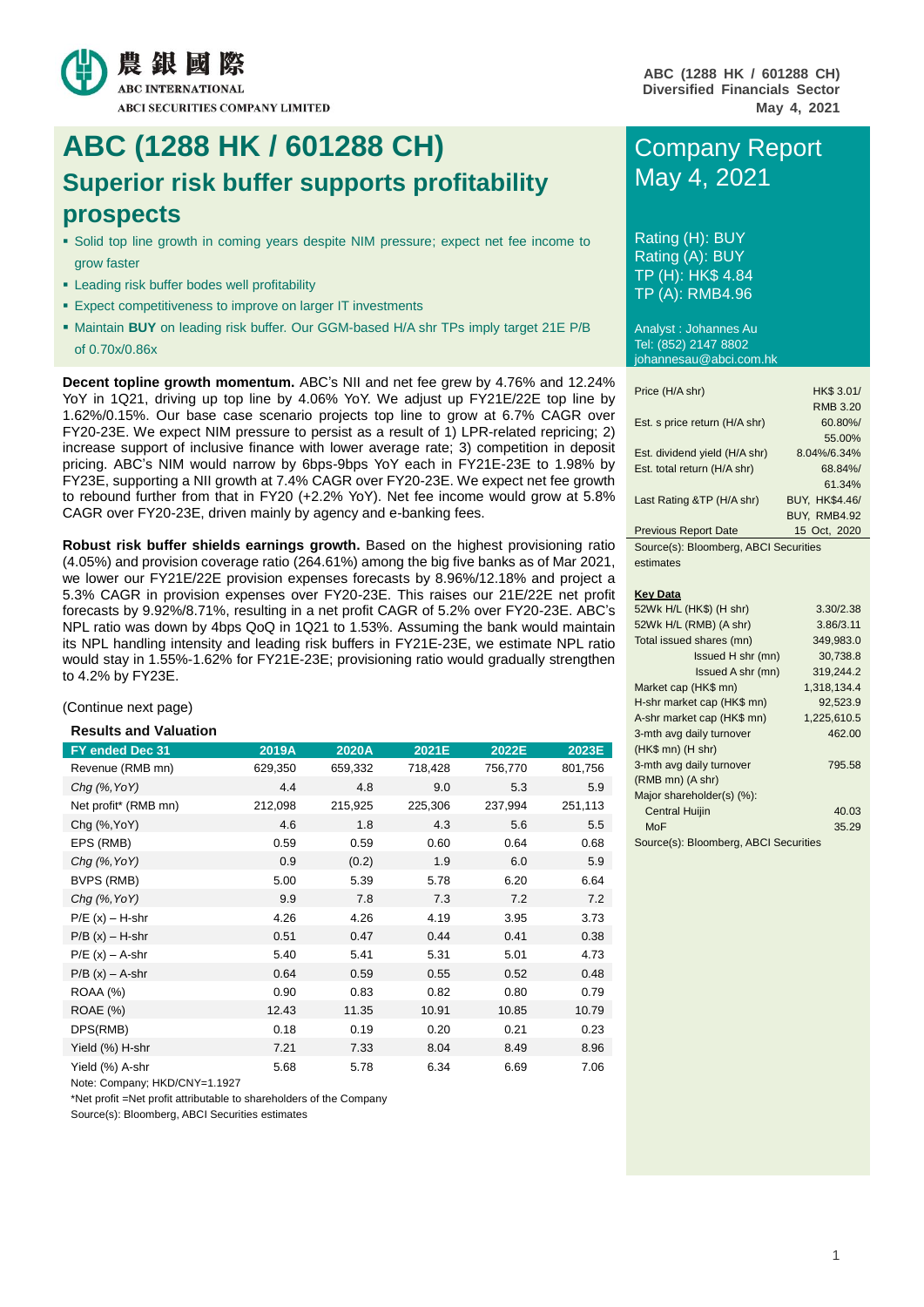

**ABC (1288 HK / 601288 CH) Diversified Financials Sector May 4, 2021**

**ABCI SECURITIES COMPANY LIMITED** 

**Larger Fintech investment.** Given the accelerating pace in China's digitalization, we expect ABC to increase its IT investment in coming years. In 2020, the bank spent RMB 18.3bn on IT, equivalent to 2.8% of revenue and 8.0% of operating expenses. Factoring in the larger Fintech investment, our base case estimates a 6.4% operating expenses CAGR in FY20-23E. The impact will be partially offset by a higher top line CAGR of 6.7%, however. ABC's CIR would be 28.79%-29.15% for FY21E-23E.

**Prefer ABC for strong risk buffer.** We raise ABC's H/A TP by 8.5% and 0.8% to HK\$ 4.84 and RMB 4.96, a result of the higher sustainable ROAE assumption and rolling over our TP calculation to mid-22 BVPS. Our new H/A TPs imply 0.70x/0.86x 21E target P/B. ABC's H/A shr are currently trading at 0.44x/0.55x 21E P/B. Maintain **BUY** for the bank's superior risk buffer among the big banks.

**Risk Factors:** 1) Radical change in business environment induced by heavy-handed supervision and policies; 2) Increasing competition from non-bank financial institutions; 3) Sharp deterioration in asset quality in specific regions; 4) Policy risk in new and rapid-growth businesses; 5) Prolonged COVID-19 pandemic; 6) Top line growth may not be able to justify Fintech investment.

#### **Exhibit 1: 1Q21 results summary**

| (RMB mn)                 | <b>1Q21</b> | <b>1Q20</b>   | <b>YoY</b> (%) |
|--------------------------|-------------|---------------|----------------|
| Net interest income      | 140,112     | 133,748       | 4.76           |
| Net fee and commission   | 30,371      | 27,060        | 12.24          |
| Operating income         | 194,499     | 186,915       | 4.06           |
| Operating expenses       | (63, 642)   | (60, 653)     | 4.93           |
| Impairment losses        | (50, 237)   | (44, 853)     | 12.00          |
| Profit before tax        | 80,830      | 81,387        | (0.68)         |
| Income tax expenses      | (14,642)    | (17, 022)     | (13.98)        |
| Net profit               | 65,861      | 64,187        | 2.61           |
| Key indicators (%)       |             |               | AvE (ppt)      |
| Cost to income ratio     | 22.35       | 22.75         | (0.40)         |
| Return on average assets | 0.95        | 1.01          | (0.06)         |
| Return on average equity | 13.65       | 14.25         | (0.60)         |
|                          | $Mar-21$    | <b>Dec-20</b> | QoQ (ppt)      |
| CT <sub>1</sub> CAR      | 10.98       | 11.04         | (0.06)         |
| <b>Total CAR</b>         | 16.37       | 16.59         | (0.22)         |
| <b>NPL</b> ratio         | 1.53        | 1.57          | (0.04)         |
| Provision to total loans | 4.05        | 4.08          | (0.03)         |
| Provision coverage       | 264.61      | 260.64        | 3.97           |

Source(s): Company, ABCI Securities

#### **Exhibit 2: Changes in 2021E and 2022E forecasts**

| $(RMB$ mn)            | 2021E      | 2021E      | change  | (RMB mn)                | 2022E      | 2022E      | change  |
|-----------------------|------------|------------|---------|-------------------------|------------|------------|---------|
|                       | (old)      | (new)      | (%)     |                         | (old)      | (new)      | (%)     |
| Net interest income   | 574,098    | 601,693    | 4.81    | Net interest income     | 617,401    | 636,763    | 3.14    |
| Net fee and           | 96.749     | 78,272     | (19.10) | Net fee and             | 101,586    | 82,577     | (18.71) |
| commission            |            |            |         | commission              |            |            |         |
| Operating income      | 706,986    | 718,428    | 1.62    | Operating income        | 755.628    | 756,770    | 0.15    |
| Operating             | (219, 821) | (245, 553) | 11.71   | Operating expenses      | (233, 748) | (261, 300) | 11.79   |
| expenses              |            |            |         |                         |            |            |         |
| Impairment losses     | (209, 341) | (190, 589) | (8.96)  | Impairment losses       | (224, 628) | (197, 259) | (12.18) |
| Profit before tax     | 256,802    | 282,285    | 9.92    | Profit before tax       | 274,338    | 298,211    | 8.70    |
| Income tax            | (51,360)   | (56, 457)  | 9.92    | Income tax expenses     | (54, 868)  | (59, 642)  | 8.70    |
| expenses              |            |            |         |                         |            |            |         |
| Net profit            | 204,966    | 225,306    | 9.92    | Net profit attributable | 218,924    | 237,994    | 8.71    |
| attributable to       |            |            |         | to equity holders       |            |            |         |
| equity holders        |            |            |         |                         |            |            |         |
|                       |            |            |         |                         |            |            |         |
| <b>Key indicators</b> |            |            | change  | Key indicators (%)      |            |            | change  |
| $(\%)$                |            |            | (ppt)   |                         |            |            | (ppt)   |
| Net interest margin   | 1.99       | 2.11       | 0.12    | Net interest margin     | 1.91       | 2.04       | 0.13    |
| Net interest spread   | 1.91       | 1.91       |         | Net interest spread     | 1.83       | 1.83       |         |
| CIR                   | 31.09      | 28.79      | (2.30)  | Cost to income ratio    | 30.93      | 29.15      | (1.78)  |
| <b>ROAA</b>           | 0.68       | 0.82       | 0.14    | Return on average       | 0.65       | 0.80       | 0.15    |
|                       |            |            |         | assets                  |            |            |         |
| <b>ROAE</b>           | 10.21      | 10.61      | 0.40    | Return on average       | 10.26      | 10.85      | 0.59    |
|                       |            |            |         | equity                  |            |            |         |
| Dividend payout       | 30.50      | 31.50      | 1.00    | Dividend payout         | 30.50      | 31.50      | 1.00    |
| CT1 CAR               | 10.13      | 10.91      | 0.78    | CT1 CAR                 | 9.55       | 10.47      | 0.92    |
| <b>Total CAR</b>      | 14.55      | 16.23      | 1.68    | <b>Total CAR</b>        | 13.80      | 15.79      | 1.99    |
| <b>NPL</b> ratio      | 1.51       | 1.55       | 0.04    | <b>NPL</b> ratio        | 1.59       | 1.58       | (0.01)  |
| Provision to total    | 4.18       | 4.11       | (0.07)  | Provision to total      | 4.25       | 4.15       | (0.10)  |
| loans                 |            |            |         | loans                   |            |            |         |
| Provision coverage    | 276.82     | 265.16     | (11.66) | Provision coverage      | 267.30     | 262.66     | (4.64)  |
| ratio                 |            |            |         |                         |            |            |         |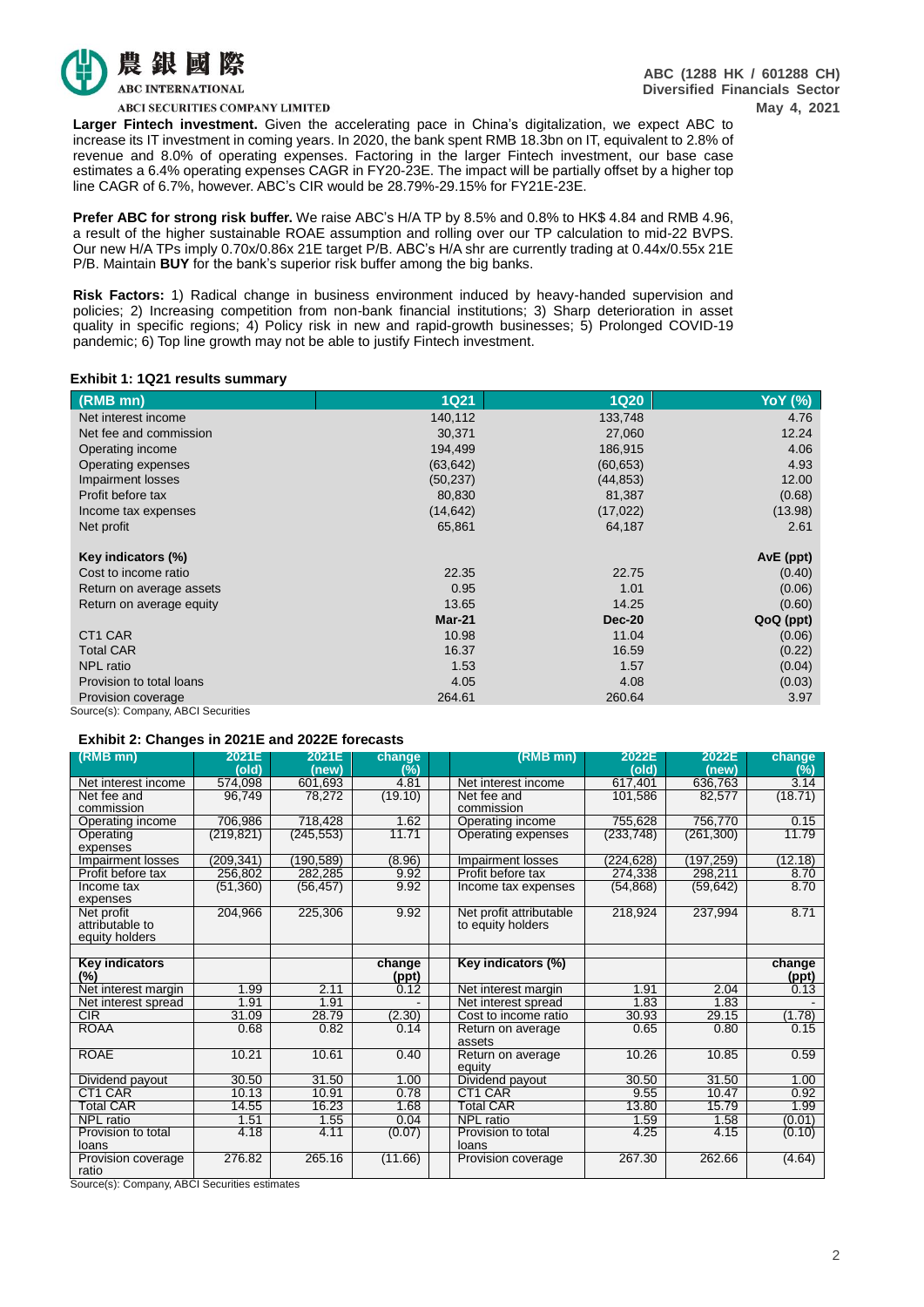

**ABC (1288 HK / 601288 CH) Diversified Financials Sector May 4, 2021**

#### **Exhibit 3: Changes of GGM assumptions**

|                                                            | H-shr                             |       |       | A-shr |                                                                   |
|------------------------------------------------------------|-----------------------------------|-------|-------|-------|-------------------------------------------------------------------|
|                                                            | old                               | new   | old   | new   | <b>Reason</b>                                                     |
| TP (HKD/RMB)                                               | 4.46                              | 4.84  | 4.92  | 4.96  | Roll over to mid-2022 BVPS                                        |
| Sustainable ROE (%)                                        | 10.07                             | 10.30 | 10.07 | 10.30 | Rebounding net fee<br>income<br>lower<br>and<br>provisions        |
| COE(%)                                                     | 11.97                             | 12.35 | 10.78 | 11.18 |                                                                   |
| Target 21E P/B (x)                                         | 0.68                              | 0.70  | 0.85  | 0.86  |                                                                   |
|                                                            |                                   |       |       |       |                                                                   |
| Rfr (%)                                                    | 3.16                              | 3.23  | 3.16  | 3.23  | Reference to China 10Y government bond                            |
| <b>Beta</b>                                                | 0.89                              | 0.94  | 0.77  | 0.82  | Reference to Bloomberg data                                       |
| ERP (%)                                                    | 9.90                              | 9.70  | 9.90  | 9.70  | Lower risk premium on recovering<br>macro<br>environment in China |
| $LT$ gr $(\%)$<br>$\sim$<br>$\sim$ $\sim$ $\sim$<br>$\sim$ | 6.00<br>$\cdots$<br>$\sim$ $\sim$ | 6.00  | 6.00  | 6.00  |                                                                   |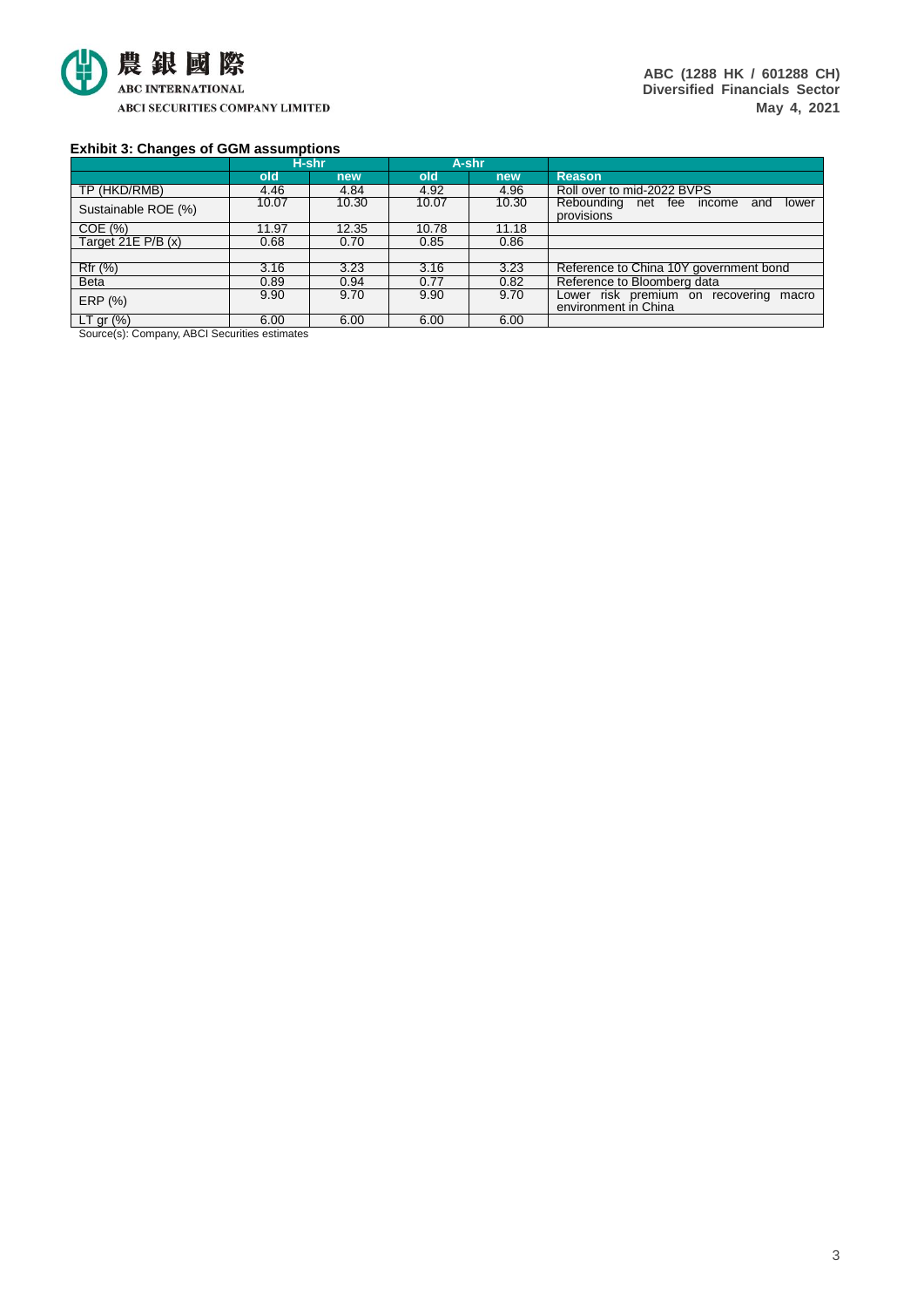

**ABC (1288 HK / 601288 CH) Diversified Financials Sector May 4, 2021**

### **Financial statements**

#### **Consolidated income statement**

| FY Ended Dec 31 (RMB mn)                            | 2019A      | 2020A      | 2021E      | 2022E      | 2023E      |
|-----------------------------------------------------|------------|------------|------------|------------|------------|
| Net interest income                                 | 500,870    | 545,079    | 601,693    | 636,843    | 675,563    |
| Non-interest income                                 | 128,480    | 114,253    | 116,735    | 119,927    | 126,193    |
| Of which: Fees and commissions                      | 72,927     | 74,545     | 78,272     | 82,577     | 88,358     |
| <b>Operating income</b>                             | 629,350    | 659,332    | 718,428    | 756,770    | 801,756    |
| Operating expenses                                  | (205, 340) | (209, 828) | (224, 829) | (239, 540) | (253,004)  |
| Amortization                                        | (18, 711)  | (19, 551)  | (20, 724)  | (21,760)   | (22, 848)  |
| Pre-provision operating profit                      | 405,299    | 429,953    | 472,875    | 495,470    | 525,904    |
| Impairment loans losses                             | (138, 723) | (164, 903) | (190, 589) | (197, 259) | (211, 222) |
| <b>Profit before tax</b>                            | 266,576    | 265,050    | 282,285    | 298,211    | 314,682    |
| Tax                                                 | (53, 652)  | (48, 650)  | (56, 457)  | (59, 642)  | (62, 936)  |
| Minority interests                                  | (826)      | (475)      | (523)      | (575)      | (632)      |
| Net profit attributable to equity holders           | 212,098    | 215,925    | 225,306    | 237,994    | 251,113    |
| Other equity instruments dividend and<br>interest   | 4,600      | 12,299     | 14,335     | 14,335     | 14,335     |
| Net profit attributable to ordinary                 | 207,498    | 203,627    | 210,971    | 223,659    | 236,779    |
| shareholders                                        |            |            |            |            |            |
|                                                     |            |            |            |            |            |
| Growth (%)                                          |            |            |            |            |            |
| Net interest income                                 | 4.8        | 8.8        | 10.4       | 5.8        | 6.1        |
| Non-interest income                                 | 3.0        | (11.1)     | 2.2        | 2.7        | 5.2        |
| Of which: Fees and commissions                      | (6.7)      | 2.2        | 5.0        | 5.5        | 7.0        |
| <b>Operating income</b>                             | 4.4        | 4.8        | 9.0        | 5.3        | 5.9        |
| Operating expenses                                  | 3.9        | 2.2        | 7.1        | 6.5        | 5.6        |
| Amortization                                        | 14.0       | 4.5        | 6.0        | 5.0        | 5.0        |
| Pre-provision operating profit                      | 4.3        | 6.1        | 10.0       | 4.8        | 6.1        |
| Impairment loans losses                             | 1.3        | 18.9       | 15.6       | 3.5        | 7.1        |
| Profit before tax                                   | 5.9        | (0.6)      | 6.5        | 5.6        | 5.5        |
| Tax                                                 | 9.4        | (9.3)      | 16.0       | 5.6        | 5.5        |
| Minority interests                                  | (643.4)    | (42.5)     | 10.0       | 10.0       | 10.0       |
| Net profit attributable to equity holders           | 4.6        | 1.8        | 4.3        | 5.6        | 5.5        |
| Other equity instruments dividend and<br>interest   | 0.0        | 167.4      | 16.6       | 0.0        | 0.0        |
| Net profit attributable to ordinary<br>shareholders | 4.7        | (1.9)      | 3.6        | 6.0        | 5.9        |
|                                                     |            |            |            |            |            |
| Per share (RMB)                                     |            |            |            |            |            |
| <b>EPS</b><br><b>BVPS</b>                           | 0.59       | 0.59       | 0.60       | 0.64       | 0.68       |
|                                                     | 5.00       | 5.39       | 5.78       | 6.20       | 6.64       |
| <b>DPS</b>                                          | 0.18       | 0.19       | 0.20       | 0.21       | 0.23       |
| Key ratio (%)                                       |            |            |            |            |            |
| Net interest margin                                 | 2.23       | 2.20       | 2.11       | 2.04       | 1.98       |
| Net interest spread                                 | 2.09       | 2.04       | 1.91       | 1.83       | 1.76       |
| Cost to income ratio                                | 30.49      | 29.23      | 28.79      | 29.15      | 29.06      |
| Return on average assets                            | 0.90       | 0.83       | 0.82       | 0.80       | 0.79       |
| Return on average equity                            | 12.43      | 11.35      | 10.91      | 10.85      | 10.79      |
| Effective tax rate                                  | 20.13      | 18.36      | 20.00      | 20.00      | 20.00      |
| Dividend payout                                     | 30.68      | 31.81      | 31.50      | 31.50      | 31.50      |

Note: Individual items may not sum to total due to rounding difference

Key ratios and figures may not match with financial reports due to adjustment and reclassification for comparison consistency among individual equities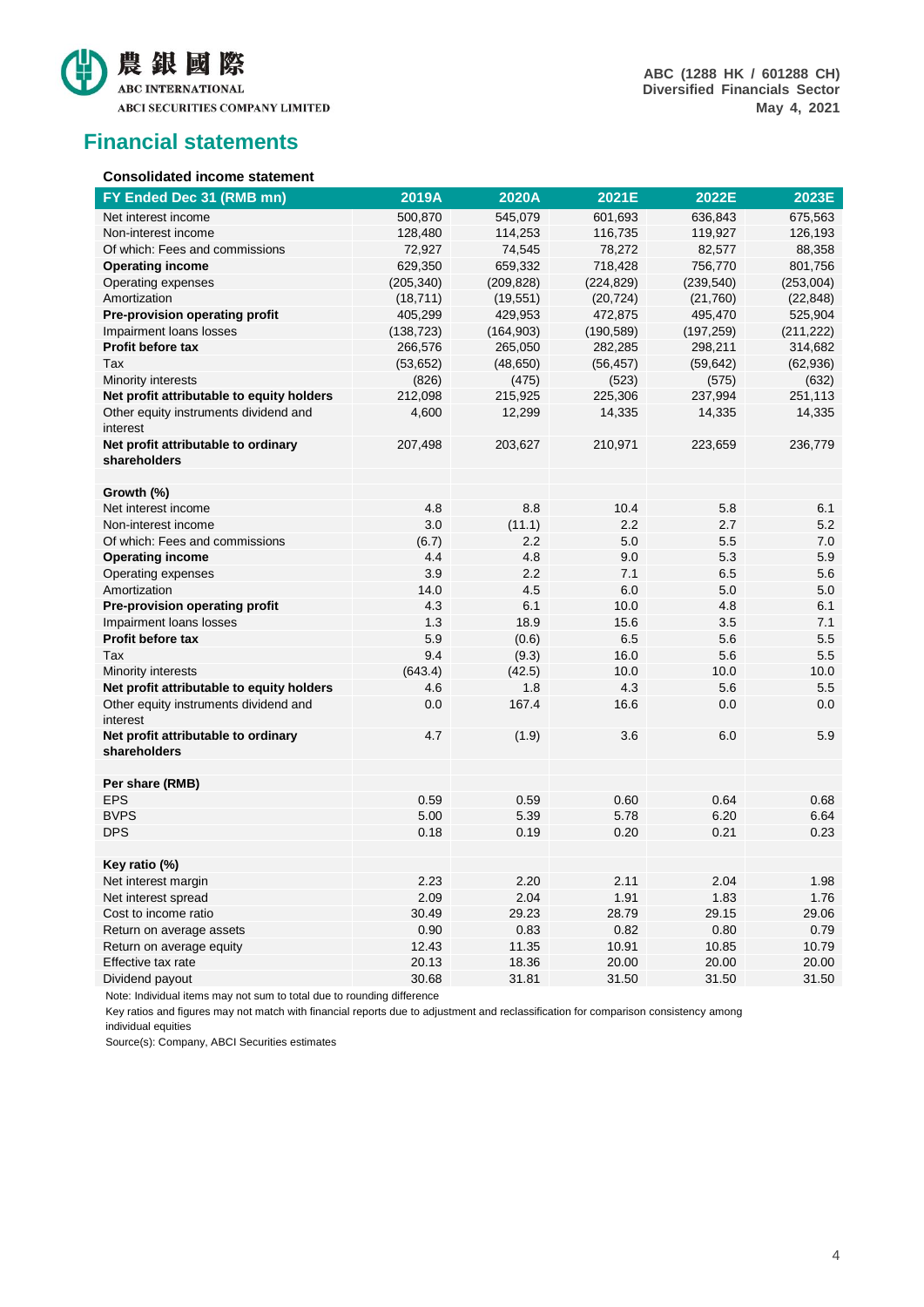

ABCI SECURITIES COMPANY LIMITED

| <b>Consolidated balance sheet</b>         |            |            |            |            |            |
|-------------------------------------------|------------|------------|------------|------------|------------|
| As of Dec 31 (RMB mn)                     | 2019A      | 2020A      | 2021E      | 2022E      | 2023E      |
| Cash & equivalent                         | 2,699,895  | 2,437,275  | 2,485,490  | 2,562,113  | 2,672,719  |
| Interbank assets                          | 1,467,476  | 1,797,339  | 1,971,435  | 2,145,115  | 2,321,294  |
| Investment securities                     | 7,422,930  | 7,822,659  | 8,342,212  | 8,999,599  | 9,708,923  |
| Net loans and advances                    | 12,819,764 | 14,552,433 | 16,339,758 | 18,183,956 | 20,144,901 |
| <b>Total interest earning assets</b>      | 24,410,065 | 26,609,706 | 29,138,894 | 31,890,783 | 34,847,836 |
| Property and equipment                    | 152,484    | 151,154    | 149,642    | 148,146    | 146,665    |
| Other non-interest earning assets         | 314,942    | 444,187    | 485,939    | 530,212    | 577,069    |
| <b>Total assets</b>                       | 24,877,491 | 27,205,047 | 29,774,475 | 32,569,141 | 35,571,570 |
| <b>Customer deposits</b>                  | 18,849,155 | 20,372,901 | 22,118,403 | 24,024,907 | 26,041,377 |
| Interbank liabilities                     | 2,437,808  | 2,522,337  | 2,724,124  | 2,969,295  | 3,236,532  |
| Subordinated debt                         | 1,108,212  | 1,371,845  | 1,714,806  | 2,143,508  | 2,572,209  |
| <b>Total interest bearing liabilities</b> | 22,395,175 | 24,267,083 | 26,557,333 | 29,137,710 | 31,850,118 |
| <b>Current taxes</b>                      | 59,286     | 54,340     | 60,861     | 67,555     | 74,311     |
| Deferred tax liabilities                  | 520        | 334        | 367        | 400        | 433        |
| Other liabilities                         | 468,649    | 672,544    | 807,346    | 868,104    | 995,764    |
| <b>Total liabilities</b>                  | 22,923,630 | 24,994,301 | 27,425,907 | 30,073,770 | 32,920,626 |
| Share capital                             | 349,983    | 349,983    | 349,983    | 349,983    | 349,983    |
| Other equity instruments                  | 199,886    | 319,875    | 319,875    | 319,875    | 319,875    |
| Reserves                                  | 1,398,486  | 1,534,931  | 1,672,276  | 1,818,565  | 1,974,138  |
| <b>Minorities</b>                         | 5,506      | 5,957      | 6,434      | 6,948      | 6,948      |
| <b>Shareholder's equity</b>               | 1,953,861  | 2,210,746  | 2,348,568  | 2,495,371  | 2,650,944  |
| Growth (%)                                |            |            |            |            |            |
| Cash & equivalent                         | (3.8)      | (9.7)      | 2.0        | 3.1        | 4.3        |
| Interbank assets                          | 42.1       | 22.5       | 9.7        | 8.8        | 8.2        |
| Investment securities                     | 7.8        | 5.4        | 6.6        | 7.9        | 7.9        |
| Net loans and advances                    | 11.9       | 13.5       | 12.3       | 11.3       | 10.8       |
| <b>Total interest earning assets</b>      | 10.0       | 9.0        | 9.5        | 9.4        | 9.3        |
| Property and equipment                    | 0.0        | (0.9)      | (1.0)      | (1.0)      | (1.0)      |
| Other non-interest earning assets         | 15.6       | 41.0       | 9.4        | 9.1        | 8.8        |
| <b>Total assets</b>                       | 10.0       | 9.4        | 9.4        | 9.4        | 9.2        |
| <b>Customer deposits</b>                  | 8.7        | 8.1        | 8.6        | 8.6        | 8.4        |
| Interbank liabilities                     | 21.2       | 3.5        | 8.0        | 9.0        | 9.0        |
| Subordinated debt                         | 42.0       | 23.8       | 25.0       | 25.0       | 20.0       |
| <b>Total interest bearing liabilities</b> | 11.2       | 8.4        | 9.4        | 9.7        | 9.3        |
| <b>Current taxes</b>                      | 20.4       | (8.3)      | 12.0       | 11.0       | 10.0       |
| Deferred tax liabilities                  | 274.1      | (35.8)     | 10.0       | 9.0        | 8.0        |
| Other liabilities                         | (37.3)     | 43.5       | 20.0       | 7.5        | 14.7       |
| <b>Total liabilities</b>                  | 9.5        | 9.0        | 9.7        | 9.7        | 9.5        |
| Share capital                             | 0.0        | $0.0\,$    | 0.0        | 0.0        | 0.0        |
| Other equity instruments                  | 150.2      | 60.0       | 0.0        | 0.0        | 0.0        |
| Reserves                                  | 12.7       | 9.8        | 8.9        | 8.7        | 8.6        |
| <b>Minorities</b>                         | 22.5       | 8.2        | 8.0        | 8.0        | 0.0        |
| Shareholder's equity                      | 16.7       | 13.1       | $6.2\,$    | 6.3        | 6.2        |
| Key ratio (%)                             |            |            |            |            |            |
| CT1 CAR                                   | 11.24      | 11.04      | 10.78      | 10.47      | 10.19      |
| <b>Total CAR</b>                          | 16.13      | 16.59      | 16.23      | 15.79      | 15.40      |
| NPL ratio                                 | 1.40       | 1.57       | 1.55       | 1.58       | 1.62       |
| Provision to total loans                  | 4.06       | 4.08       | 4.11       | 4.15       | 4.20       |
| Provision coverage ratio                  | 288.75     | 260.64     | 265.16     | 262.66     | 259.26     |

Note: Individual items may not sum to total due to rounding difference

Key ratios and figures may not match with financial reports due to adjustment and reclassification for comparison consistency among individual equities